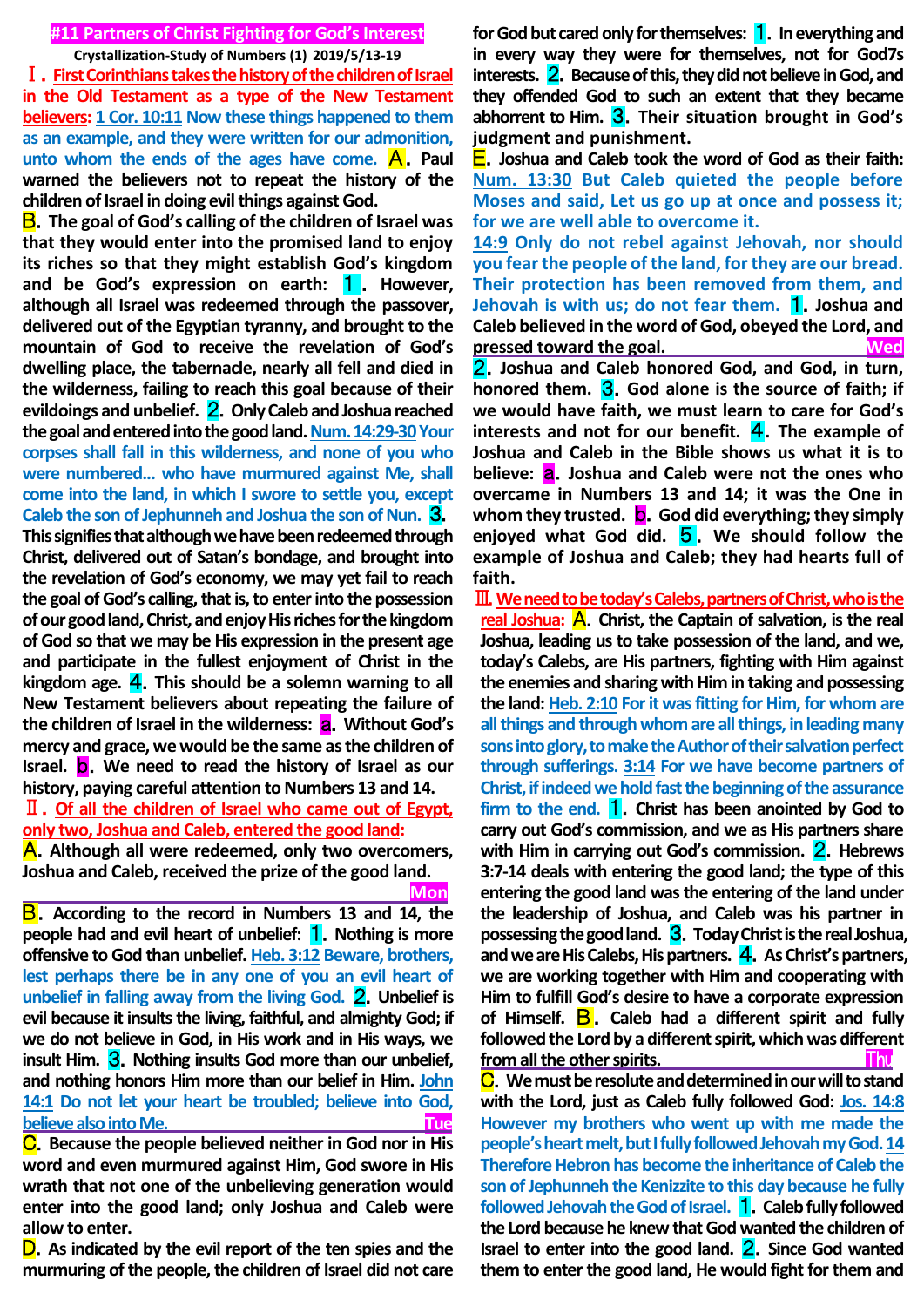**accomplish everything for them.** 3.**Caleb knew that God would fight on their behalf and destroy the enemies.** D. **Joshua and Caleb did not fear the Nephlim or the inhabitants of the land of Canaan but said, "They are our bread":** 1.**Caleb believed that the Nephilim (Anakim) would be defeated and become their bread because he knew that God had promised to bring them into the land.**  2.**Caleb's experience demonstrates that the more Nephilim we eat, the stronger we will become; he was full of vitality at eighty-five because by assimilating so many Anakim over the years, he had developed a constitution that showed no trace of age.**  3.**Our battle with the enemy will be a defeat to him, but it will be bread for us; the defeated enemy is the most tasteful bread.** 4.**The enemy will be our food, and swallowing him will be our satisfaction. Fri** Ⅳ.**As today's Calebs fighting for God's interest, it is crucial for us to see a vision of the all-inclusive Christ typified by the good land and to conquer the satanic chaos and triumph in the divine economy: Rom. 16:20 Now the God of peace will crush Satan under your feet shortly. The grace of our Lord Jesus be with you.**

A.**The good land, the land of Canaan, is a type of the all-inclusive Christ, the Christ who is all and in all and**  who is everything to us: **1**. The good land provided **whatever the children of Israel needed; water, wheat, barley, vines fig trees, pomegranates, olive trees, animals, milk, honey, stones, iron, copper.** 2.**The good land surely is a type of the all-inclusive Christ, the embodiment of the Triune God given to us as our inheritance.**

B.**In order to possess the good land, we need to engage in spiritual warfare to conquer the satanic chaos and triumph in the divine economy:** 1.**The history of the universe is a history of God's economy and Satan's chaos:** a.**Satan is the source of chaos, and God Himself is the divine economy. <b>D. Both in the Bible and in our experience, the satanic chaos always goes along with the divine economy.** 2.**Instead of delivering us from chaos, God wants us to be one with Him to conquer the destructive satanic chaos and to carry out the constructive divine economy.** 3.**As we are suffering the chaos, we need to stand for and live out the divine economy. 2 Tim. 4:7 I have fought the good fight; I have finished the course; I have kept the faith.** 4.**The overcomers conquer the satanic chaos and triumph in the divine economy: a. The overcomers suffer the chaos, but instead of being disappointed or discouraged, they are strengthened and enabled to stand for and live out the divine economy according to the truth.** b.**We conquer the chaos by the processed and consummated Triune God as the all-sufficient grace. Sat**

#### **Crucial Point①:Hear the word of faith and speak the word of faith**

**OL1: Because the people believed neither in God nor in His word and even murmured against Him, God swore in His wrath that not one of the unbelieving generation would enter into the good land; only Joshua and Caleb were allowed to enter.**

**OL2: As indicated by the evil report of the ten spies and the murmuring of the people, the children of Israel did**  **not care for God but cared only for themselves.** 

#### **OL3:Joshua and Caleb took the word of God as their faith.**

**Our faith may be very weak and small, nearly nonexistent. Since this may be our situation, we should learn to humble ourselves before God, confessing the weakness of our faith and asking Him to forgive us. This is the spirit we should have before God. But as indicated by what they said, the children of Israel did not care for God but only for themselves. Their consideration was not for God but for their own interest. They did not care for God in the least, but cared only for their safety, their peace, and their existence. They did not confess their weakness or humble themselves before God. Eventually, they offended God to such an extent that they became abhorrent to Him.**

**They became abhorrent because they were so much for themselves. In everything and in every way they were for themselves, not for God's interests. If they had thought even a little about God's interests, they would have said and prayed, "God, as You have been so good to us, we just love You. We would like to sacrifice our future, our safety, our security, our existence, and everything for Your purpose. We forget about our benefit. We care only that You accomplish Your purpose. For Your purpose, let us go and possess the land." What they did was mostly for themselves. This situation brought in God's judgment and punishment.** 

**Faith is always real and true. The environment is a lie. Listen to faith, not to the lie. If our environment is good, we do not need to believe. We need to believe when we are in a difficult environment. Worry, anxiety, and even physical sickness, all are lies. Faith always tells the environment that it is a lie, not a giant. To deny the environment is faith. In Numbers 13 and 14, Joshua and Caleb took the word of God as their faith. …Joshua and Caleb believed in the word of God, obeyed the Lord, and pressed toward the goal. This was surely not in their soul but in their spirit.** 

**Application: For Young people/College students Heb.11**:**1Now faith is the substantiation of things hoped for, the conviction of things not seen. 6 But without faith it is impossible to be well pleasing to Him, for he who comes forward to God must believe that He is and that He is a rewarder of those who diligently seek Him.** 

**You have believed into the name of the Lord and have been baptized and saved and became a believer. The most important thing in the Christian life and the church life is to have faith. Faith is actually not the natural ability. Faith comes from hearing the Word of God. So don't be troubled to find no faith in you. In your natural being there is no faith. But the more you pray-read the Word of God and read the spiritual books, the morefaith you'll have. So it is very important for you to have 5-30 minutes of morning revival time every morning. By pray reading the Word in the morning, you have to avoid going to school without faith. Rom. 10**:**17 So faith comes out of hearing, and hearing through the word of Christ.**

**Once you have faith concerning God's economy, please hold fast the faith by exercising your spirit. For example your study may not be going well or you are not getting along**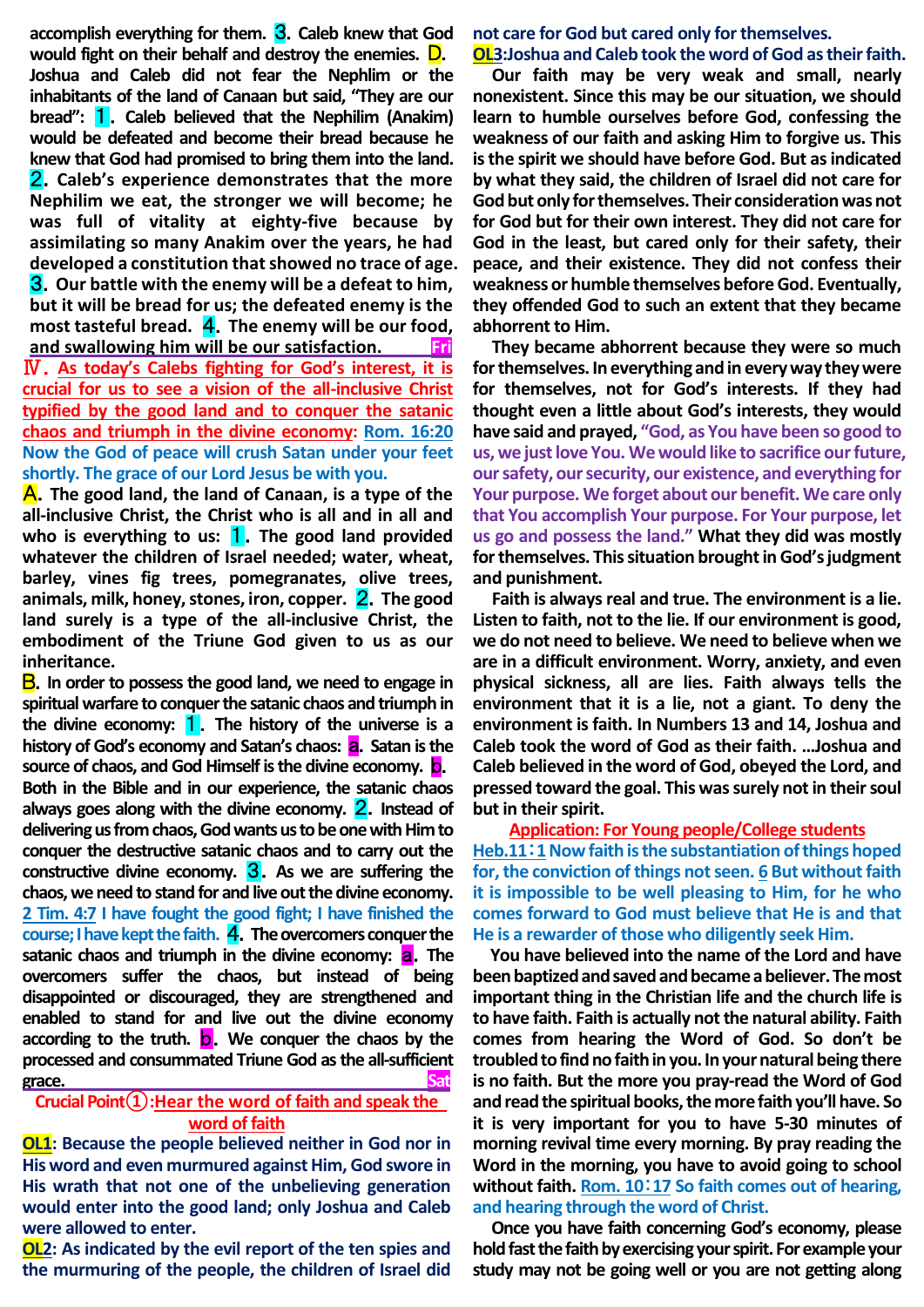with certain people in your class. In such times the more you **see the situation, the weaker you'll become. So you should not believe the bad environment or situation, rather please believe the Word. John14:1 Do not let your heart be troubled; believe into God, believe also into Me. Heb. 4:2For indeed we have had the good news announced to us, even as they also; but the word heard did not profit them, not being mixed together with faith in those who heard. God's word says you should not let your heart be troubled in the bad environment. When your heart is troubled by anxiety, please exercise your spirit and hold fast the faith that comes from pray-reading the Word of God.** 

**Num. 13:31 But the men who went up with him said, We are not able to go up against the people, for they are stronger than we. 32 And they brought to the children of Israel an evil report of the land which they had spied out, saying, The land, through which we have gone to spy it out, is a land that eats up its inhabitants; and all the people that we saw in it are men of great size. 33 And there we saw the Nephilim (the descendants of Anak are part of the Nephilim); and we were like grasshoppers in our own sight, and so we were in their sight. 14:9 Only do not rebel against Jehovah, nor should you fear the people of the land, for they are our bread. Their protection has been removed from them, and Jehovah is with us; do not fear them.** 

**Rom. 10:10 For with the heart there is believing unto righteousness, and with the mouth there is confession unto salvation.** 

**Prayer** : **"Oh Lord Jesus, there are various sufferings and discouraging situations in my school life. But I do not my environment rather I believe the word of promise by God. 10 spies out of twelve have believed the environment and against going into the lad of Canaan to take it. But Joshua and Caleb have believed God and God's word. Make me today's Joshua and Caleb. I exercise my spirit and mingle the word of God's promise. Sanctify my mouth so that I would not speak the word of unbelief but speak the word of faith. I would forget about my own need and care for God's economy. By faith I will break through the difficulty. Amen!"** 

#### **Crucial Point②:Eat difficulties (Anakim) by faith**

**OL1: We must be resolute and determined in our will to stand with the Lord, just as Caleb fully followed God. OL2: Joshua and Caleb did not fear the Nephilim or the** 

**inhabitants of the land of Canaan but said, "They are our bread." The inhabitants of the land were admittedly "men of great size," but in Caleb's eyes, they were food for God's people. He not only honored God's promises; he despised all the difficulties. Everyone who has genuine faith honors God and lightly esteems all difficulties. But this leaves no room for pride, for only those who humble themselves before God will be able to stand upon His victory.** 

**Every time you meet a difficulty, every time you find yourself in an impossible situation, ask yourself this question: Am I going to starve here, or am I going to eat? If you are relying on the Lord for victory and allow His overcoming life to be manifested in you, you will find fresh nourishment and increased vitality, and you will be fed once again. Bear in mind that people who do not eat well cannot grow into maturity. Our bread is not only the word** 

**of God; our meat is not only to do His will; our bread is also the Anakim—the difficulties that are in our way. Many people take the word of God as their bread and the doing of His will as their meat, but they have not eaten the Anakim. Many eat too little of the Anakim. The more we eat the Anakim, the stronger we will become. Caleb is a grand illustration of this. Because he accepted the Anakim as "bread," he was still full of vitality at the age of eightyfive. His strength was the same at eighty-five as it was at forty. So many Anakim had been assimilated by him over the years that he had developed a constitution which showed no trace of age. This is also true in the spiritual realm. Some brothers and sisters have met few difficulties, but it is obvious that there are many weaknesses in their lives. They are weak before the Lord because they have not consumed enough Anakim.…Every difficulty and every temptation Satan puts in our way is food for us. This is a**  God-appointed means of spiritual progress. The sight of any **trouble strikes terror into the heart of those who do not have faith, but those who trust Him say, "Here comes my food!" Praise and thank the Lord, all our trials, without exception, are bread for us. Every trialbrings in growth after we have eaten of it.** 

**If we do not engage in the battle, we will be hungry. Daily manna is not good enough; we must take and swallow up the enemy. The enemy will be our food,and to swallow him will be our satisfaction. Brothers and sisters, you and I must have living faith to go on, to take up the battle, and to**  swallow the enemy....The defeated enemy is the best bread, **the most tasteful bread.**

#### **Application: For Young Working Saints/Graduate Students**

**According to the ten unbelieving spies, the Israelites were food for Canaanites, but according to the twospieswith faith, Joshua and Caleb, the Canaanites were very food for the Israelites. The same view has been seen, but in totally different way, they responded. One is the unbelieving response, and the other is a response comesfrom their faith. You must see here that Christian life and church life are not under the democratic rule of majority. In democracy, ten versus two makesthe unbelieving group win. However, our way is the way of faith, not the way of democracy. And you**  should realize that the response of faith is totally opposite to **the unbelieving response.**

**Regardless of how difficult your environment may be, if such environment is opposing to the Holy Word, then it will be overcome with no fail. For example, Japanese companies have much atmosphere illogically seeking guts and many illogical rules. In the progress of the Working Practice Reformation by the current government, above situations seem to be improving a bit, but still many illogical customs are prevailing. This situation hinders church life of believers. Despite of this situation, you must believe that you can break through such cultural barrier, because our God is God of resurrection who can resurrect from death and overcome any negative environment, even death.**

**Prayer**:**"O Lord Jesus, I trust your promise by faith and lightly esteem this difficulty. If I say "I cannot," then I cannot. If I say "I can", then I can. By breaking through difficulties by faith, I eat Anakim as food. Let me become today's Caleb. Praise the Lord! Amen!"**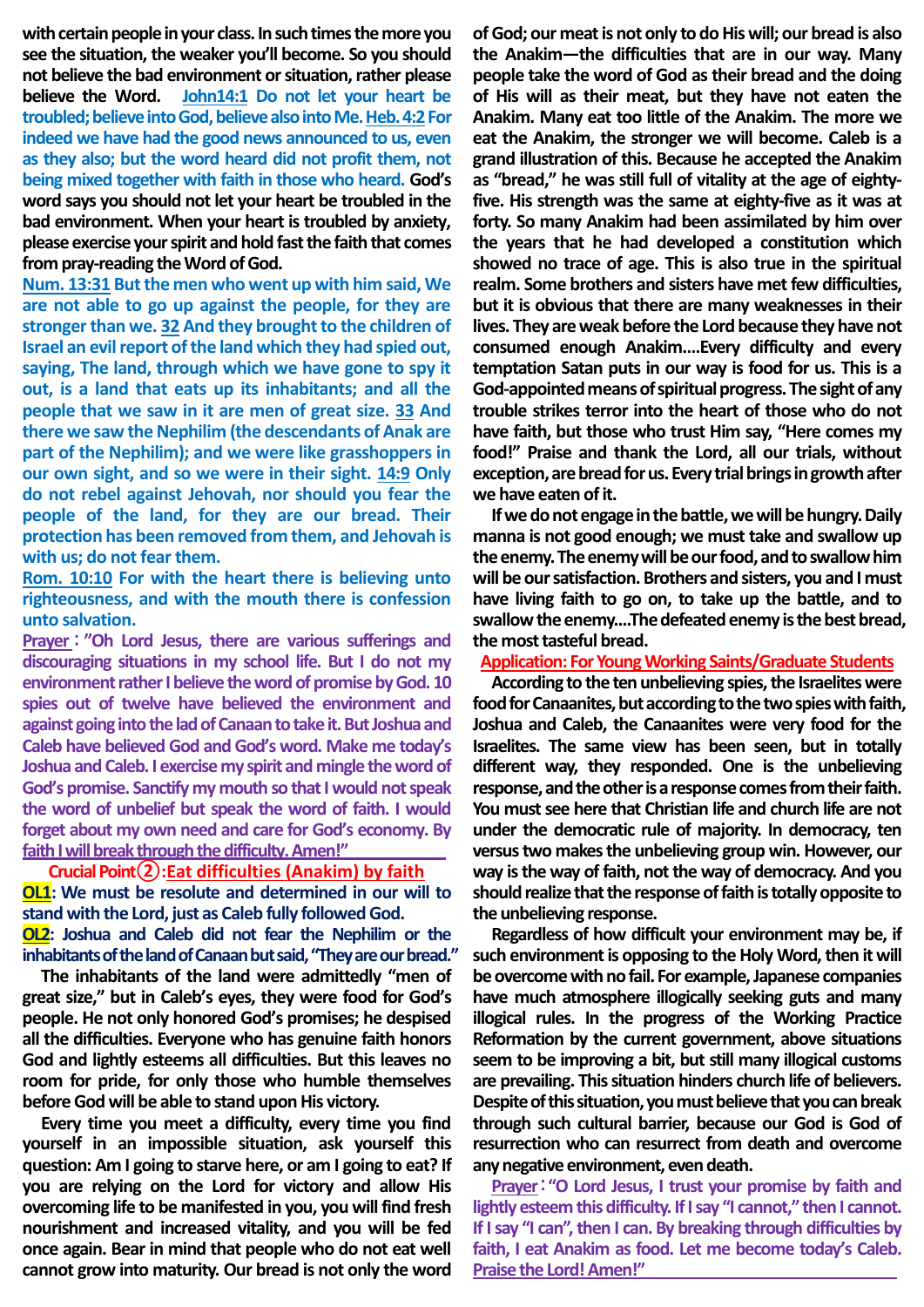# **LIFE LESSONS LESSON 16 THE BREAD BREAKING MEETING (2/3)** Ⅰ.**REMEMBERING THE LORD**—**WITH THE LORD AS THE CENTER:**

1**. Eating the Lord's Supper-②Enjoy the Lord**:

**Matt. 26**:**26 Jesus took the bread…broke it and gave it to the disciples, and said, Take, eat**

**Luke 22**:**19 This is My body which is given for you; do this unto the remembrance of Me.** 

**Matt. 26**:**27-28 And taking the cup…He gave it to them, saying, Drink of it, all of you; for this is My blood of the covenant.**

**Luke 22**:**20 …which is being poured out for you 1 Cor. 11**:**24-25 This do, as often as you drink it, unto the remembrance of Me.** 

**Although the center of the breaking of bread is to remember the Lord, such remembrance is not merely to reflect on the Lord and all that He has done for us, but even more to enjoy the Lord and all that He has accomplished for us. The Lord said that our eating His bread and drinking His cup is our remembrance of Him. His bread and His cup signify His body and His blood. Thus, to eat His bread and drink His cup are to eat His body and drink His blood. The Lord's body and His blood are He Himself given for us and the means by which He accomplished all things for us. Furthermore, to eat and to drink are not only to receive but also to enjoy. When we eat the Lord's body and drink His blood, we not only receive but also enjoy the Lord Himself and all that He has accomplished for us by giving His body and shedding His blood. To receive and enjoy the Lord in this way is to remember Him. It is when we thus eat, drink, and enjoy the Lord that we truly remember Him. This is the profound meaning of eating the Lord's supper.**

**Our eating, drinking, and enjoying the Lord at His supper are also our declaration and testimony. Our declaration is that we are joined to the Lord and are mingled with Him, just as the bread becomes mingled with us after being received into our body. Our testimony is that we live by eating, drinking, and enjoying the Lord, taking Him as our life every day. When we break bread to eat and drink the Lord, we declare that the Lord, by giving His body and shedding His blood, has come into us to be joined to us. We also testify that, by receiving the body the Lord gave for us and the blood He shed for us, we have partaken of Him and all that He has accomplished for us, we have been joined to Him, and we live by Him as our life and our life supply. This is our declaration as well as our testimony when we break bread.** 

## **③Display the Lord's Death**:**1 Cor. 11**:**26 For as often as you eat this bread and drink the cup, you declare the Lord's death until He comes.**

**The word "declare" in this verse has the meaning of showing and displaying. Whenever we eat the Lord's bread and drink His cup, we simultaneously remember the Lord and display His death. We remember the Lord, not His death. But while we are remembering the Lord, we display the Lord's death for ourselves, the angels, and all things to see. When we remember the Lord, the bread and the cup are displayed separately on the table. The bread refers to the Lord's body and the cup to His blood. Since the separation of the body and the blood signifies death, death is thus displayed. This is how we display the Lord's death when we break bread to** 

**remember Him.**

**The Scripture quoted here says that we should remember the Lord and display His death until He comes. This implies that when we break bread to remember the Lord and to display His death, at the same time we are waiting for His coming. This shows that we should display the Lord's death and thus remember Him in the spirit and atmosphere of waiting for His coming.**

2.**Attending the Lord's Table**:**1 Cor. 10**:**16-17 The cup of blessing which we bless, is it not a fellowship of the blood of Christ? The bread which we break, is it not a fellowship of the body of Christ? Seeing that we who are many are one bread, one Body; for we all partake of the one bread.**

**First Corinthians 11:23-25 shows us that the emphasis in eating the Lord's supper is the remembrance of the Lord, whereas 1 Corinthians 10:16-17 and 21 tell us that the stress in attending the Lord's table is the fellowship with the saints.**

**In the bread breaking meeting, we are eating the one bread, which signifies the body of Christ, and drinking the one cup, which signifies the blood of Christ. Our eating and partaking of one bread and our drinking and sharing in one cup imply mutual fellowship. We have this fellowship because of the Lord's body and the Lord's blood. Hence, such fellowship becomes the fellowship of the blood of Christ and the fellowship of the body of Christ. In this way, when we eat and drink together, sharing in the Lord's bread and the Lord's cup, we "partake of the table of the Lord" (1 Cor. 10:21). At this table, we share in the Lord's body and the Lord's blood with all the saints and have fellowship one with another. The blood of Christ, which we enjoy together, removes all the barriers between the saints. The bread, which we share and which symbolizes the individual body of Christ, comes into us to make us one bread, signifying the one corporate Body of Christ. In the aspect of eating the Lord's supper, the bread refers to the Lord's individual body, which He gave for us on the cross, while in the aspect of attending the Lord's table, the bread points to the Lord's corporate Body, which He constituted with all the regenerated saints through His resurrection from the dead. The former is physical and was put to death and given for us; the latter is mystical and is constituted with all the saints in the Lord's resurrection. Therefore, each time that we break the bread, on the one hand we remember the Lord and enjoy Him by receiving the body which He gave for us on the cross; on the otherhand, we enjoy the mystical Body which He produced through His resurrection from the dead, fellowshipping with all the saints in this mystical Body and testifying the oneness of this mystical Body. There is not only a relationship between us and the Lord, but a relationship between us and all the saints.**

**For Teenager (5th graders to Junior/Senior High school** 

## **students, and College students) and new ones**

**Prayer**:**"I eat the Lord's supper at the bread breaking meeting, eat the body he gave for me, and receive and enjoy the blood he shed for me. We can testify in the universe that we have partaken of Him and all that He has accomplished for us, we live by the Lord as our life and our life supply. By eating this bread and drinking the cup, I declare the Lord's death and wait for Your return. By**